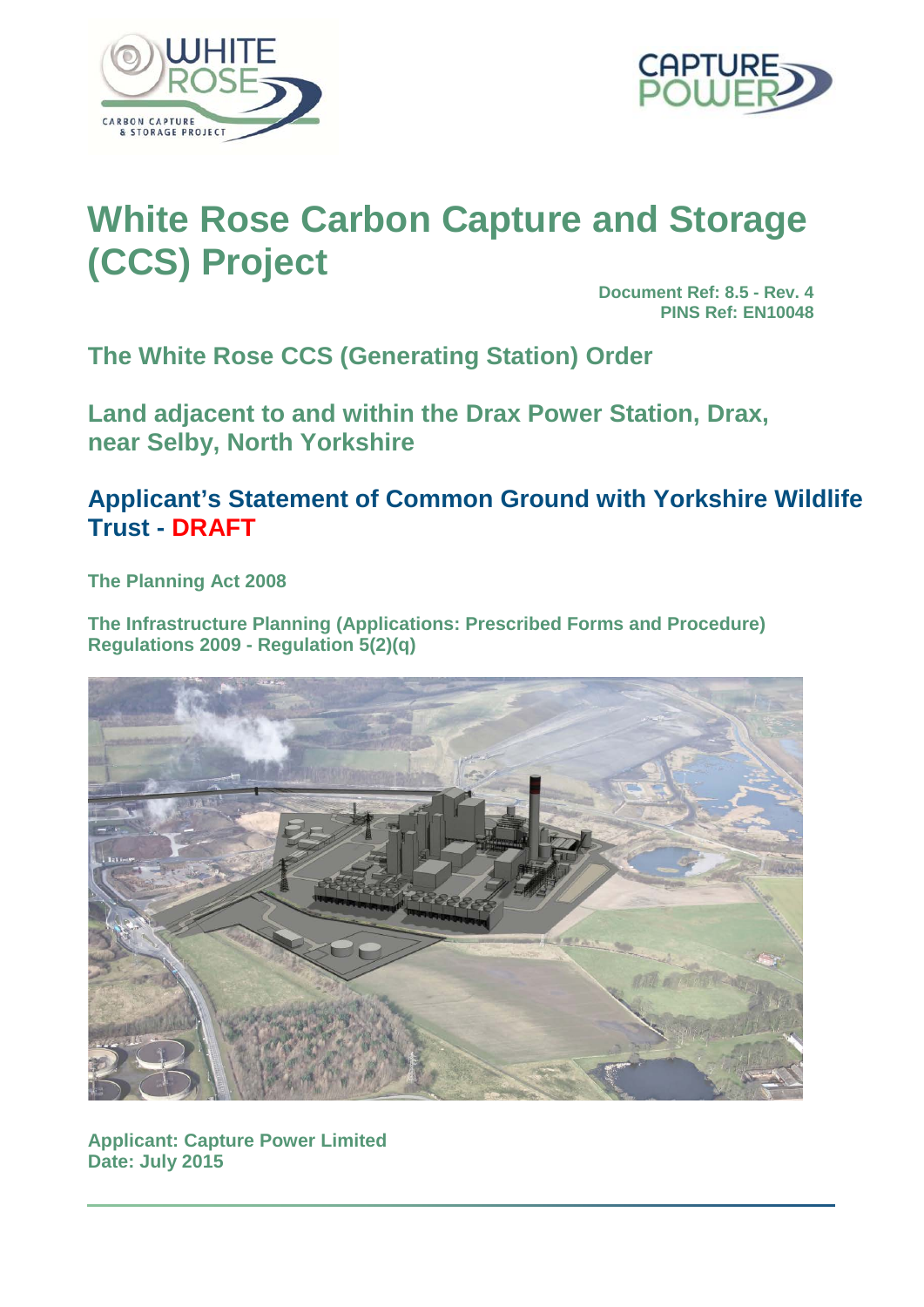



# **Document History**

| <b>Document Number</b> | 8.5                           |             |          |
|------------------------|-------------------------------|-------------|----------|
| <b>Revision</b>        | 4                             |             |          |
| <b>Author</b>          | Dalton Warner Davis LLP (DWD) |             |          |
| <b>Signed</b>          | Geoff Bullock (GB)            | <b>Date</b> | 08.07.15 |
| <b>Approved By</b>     | <b>GB</b>                     |             |          |
| <b>Signed</b>          | <b>GB</b>                     | <b>Date</b> | 08.07.15 |
| <b>Document Owner</b>  | <b>DWD</b>                    |             |          |

| <b>Revision History</b> |             |                                                                                                                                 |                      |
|-------------------------|-------------|---------------------------------------------------------------------------------------------------------------------------------|----------------------|
| <b>Revision No.</b>     | <b>Date</b> | <b>Reason for Revision</b>                                                                                                      | <b>Authorised By</b> |
|                         | 20.05.15    | First draft for discussion.                                                                                                     | GВ                   |
|                         | 10.06.15    | Updated to incorporate YWT comments.                                                                                            | GB                   |
| 3                       | 29.06.15    | Updated to incorporate YWT comments<br>received 24.06.15 and agreement relating to<br>off-site biodiversity/ecology mitigation. | <b>GB</b>            |
|                         | 08.07.15    | Updated following hearings.                                                                                                     | GВ                   |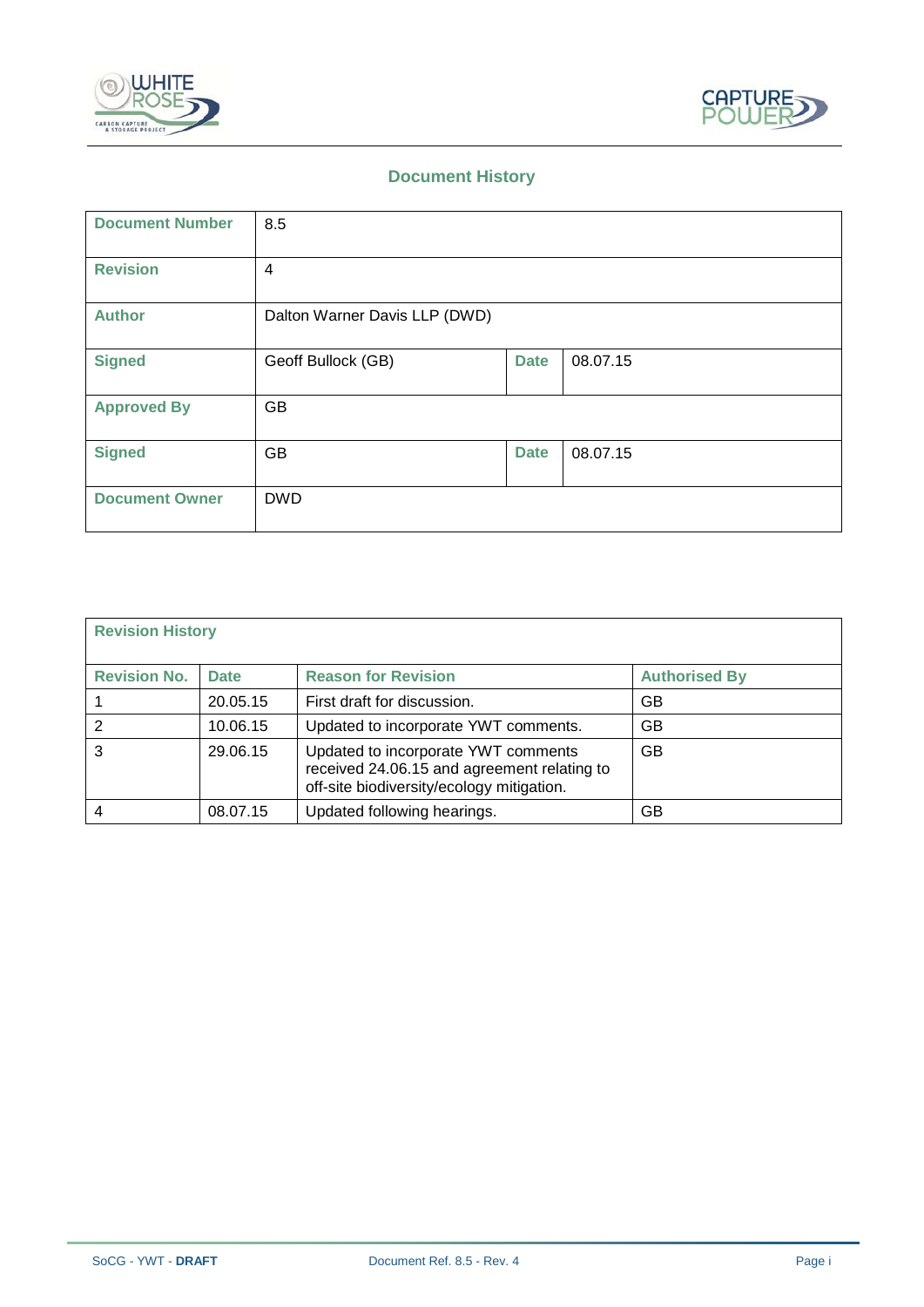



| <b>Glossary</b> |                                              |
|-----------------|----------------------------------------------|
| CO <sub>2</sub> | Carbon dioxide                               |
| <b>CPL</b>      | <b>Capture Power Limited</b>                 |
| <b>DCO</b>      | Development Consent Order                    |
| EA              | <b>Environment Agency</b>                    |
| <b>ES</b>       | <b>Environmental Statement</b>               |
| Ha              | Hectares                                     |
| <b>NE</b>       | Natural England                              |
| <b>NEYEDC</b>   | North and East Yorkshire Ecology Data Centre |
| <b>NGCL</b>     | National Grid Carbon Ltd                     |
| <b>SoCG</b>     | <b>Statement of Common Ground</b>            |
| SSSI            | Site of Special Scientific Interest          |
| <b>WRCCS</b>    | White Rose Carbon Capture and Storage        |
| <b>YWT</b>      | Yorkshire Wildlife Trust                     |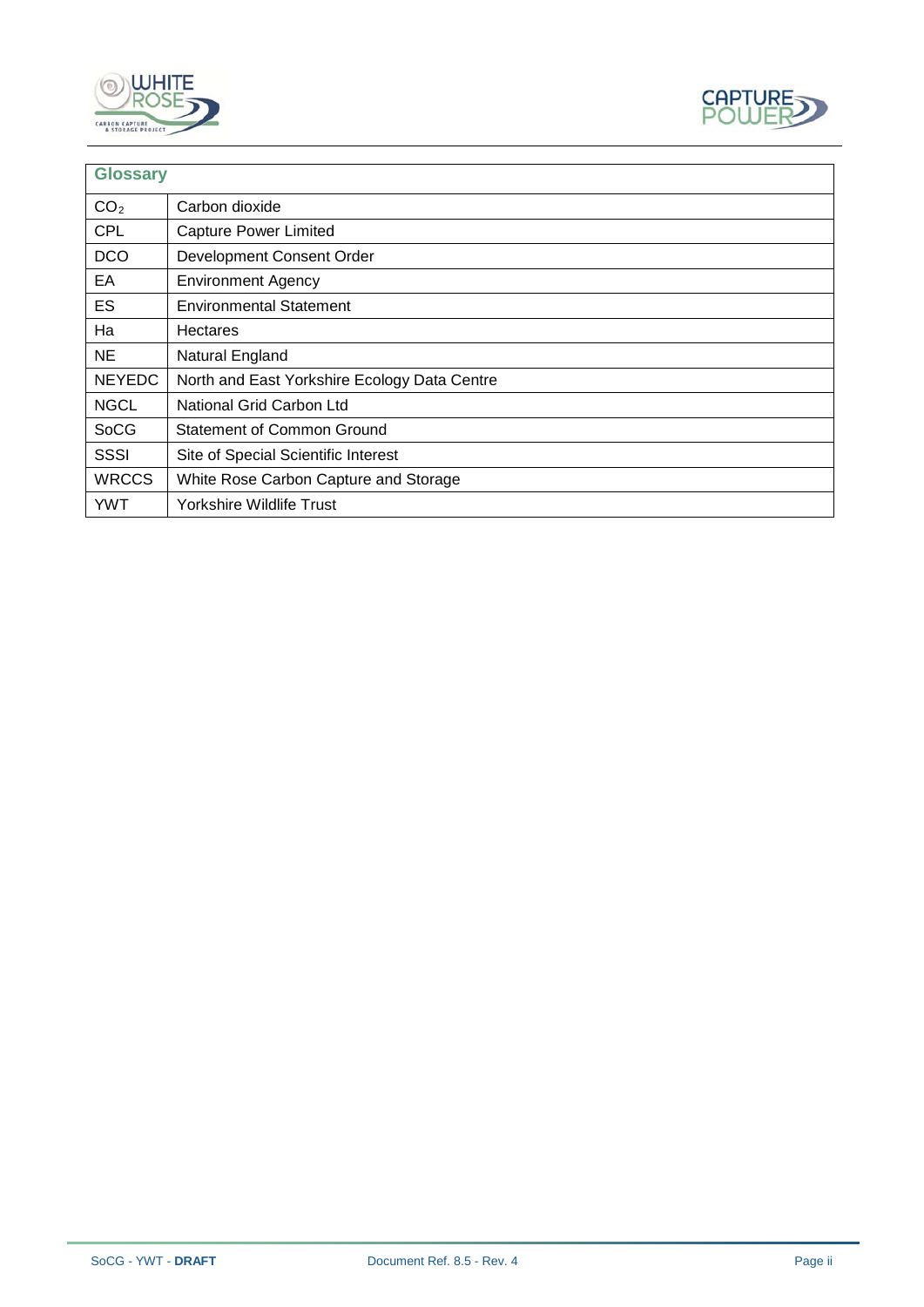



# **CONTENTS**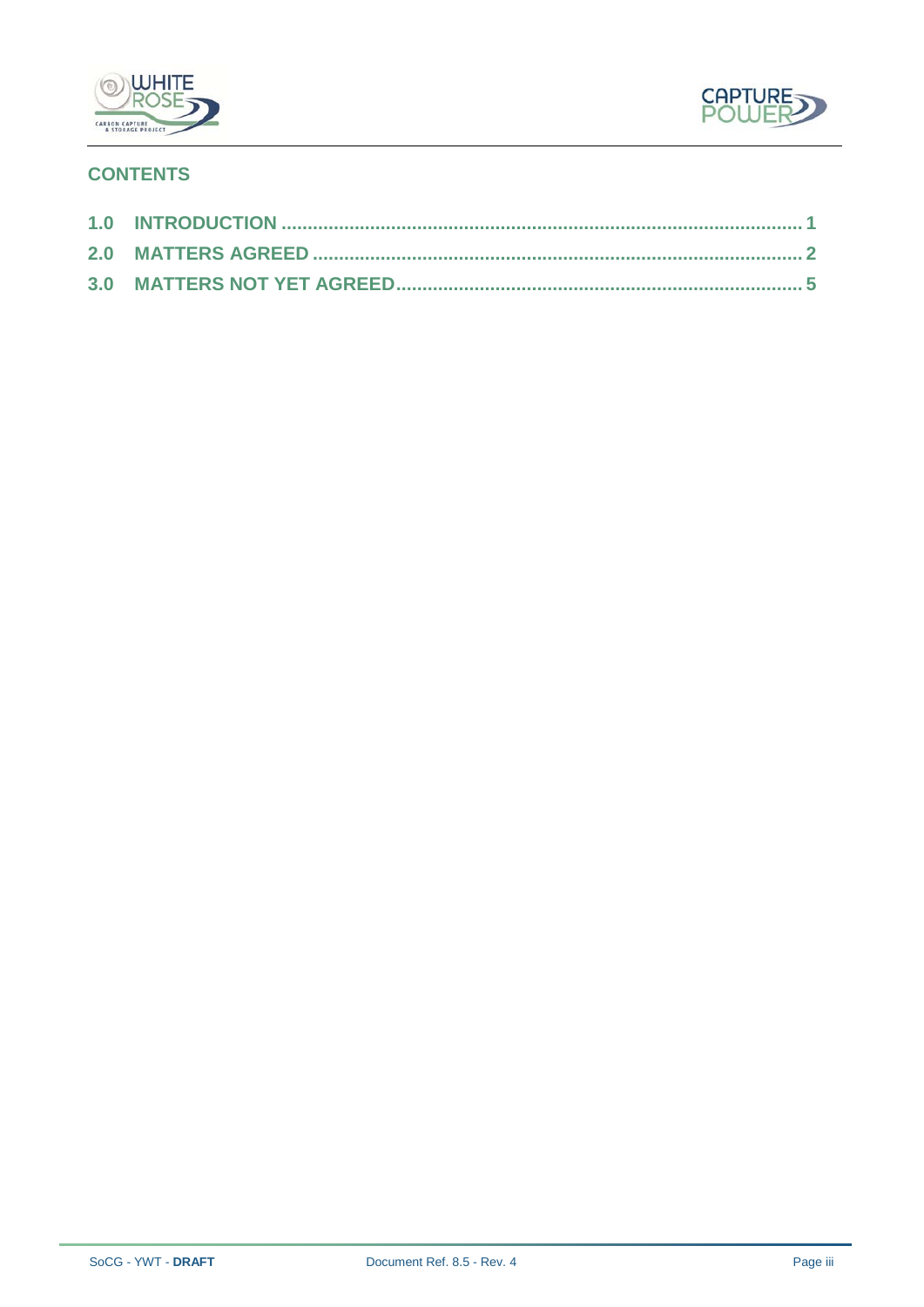



#### <span id="page-4-0"></span>**1.0 INTRODUCTION**

#### **OVERVIEW**

- 1.1 This is the Statement of Common Ground ('SoCG') between Capture Power Limited (the 'Applicant') and the Yorkshire Wildlife Trust ('YWT') relating to the application (the 'Application') that has been made to the Secretary of State ('SoS') for a Development Consent Order ('DCO') under Section 37 of the Planning Act 2008 (the '2008 Act').
- 1.2 The Application seeks development consent for the construction, operation and maintenance of the White Rose Carbon Capture and Storage (CCS) project (the 'Project'). The Application was submitted in November 2014 and accepted for Examination on 17 December 2014.
- 1.3 The Project would be located on land within and adjacent to the operational boundary of the existing Drax Power Station site (the 'Power Station site'), near Selby, North Yorkshire.

#### THE BACKGROUND TO THE PROJECT

- 1.4 The Project comprises a new thermal generating station (an ultra-supercritical oxy-fuel coal-fired power plant of up to 448 MWe gross with the ability to co-fire biomass) that will be fitted with carbon capture and storage ('CCS') technology and associated development.
- 1.5 The CCS technology would capture up 90% of the carbon dioxide emissions from the new power plant. The carbon dioxide would be transported via the National Grid Carbon Limited Yorkshire and Humber  $CO<sub>2</sub>$  Pipeline (a separate project) for permanent storage beneath the North Sea.
- 1.6 The Project forms part of the UK Government's CCS Commercialisation Programme and would assist in demonstrating new coal-fired power plant fitted with CCS at a commercial scale. The Project would make an important contribution toward the delivery of national energy policy, which is aimed at ensuring the security of energy supplies while moving toward a low carbon electricity generation mix.

#### THE APPLICANT

- 1.7 The Applicant, CPL, is an English private limited company that was incorporated in December 2011 as a fully owned subsidiary of Drax CCS Limited (a company fully owned by Drax Group plc) to promote the Project.
- 1.8 In December 2013 ALSTOM UK Holdings Limited (an Alstom Group company) and The BOC Group Limited (a Linde Group company) each acquired a one-third interest in CPL. The Applicant (CPL) is therefore currently a joint venture company equally owned by Drax CCS Limited, ALSTOM UK Holdings Limited and The BOC Group Limited.

#### THE YORKSHIRE WILDLIFE TRUST

- 1.9 The YWT is an independent charity working to protect and conserve Yorkshire's wild places and wildlife. The YWT has responsibility for over 96 nature reserves across Yorkshire and is part of the Wildlife Trust movement.
- 1.10 The YWT provides advice to local authorities on biodiversity and nature conservation matters within Yorkshire. It has registered as an Interested Party in respect of the Project and has submitted a Relevant Representation to the SoS on the Application.

#### THE PURPOSE AND STRUCTURE OF THE SOCG

- 1.11 The purpose of this SoCG is to set out the agreement that has been reached between the Applicant and the YWT in respect of biodiversity and nature conservation considerations relating to the Project. It covers the matters that have been raised by the YWT in its Relevant Representation.
- 1.12 The SoCG also sets out any matters that are not agreed.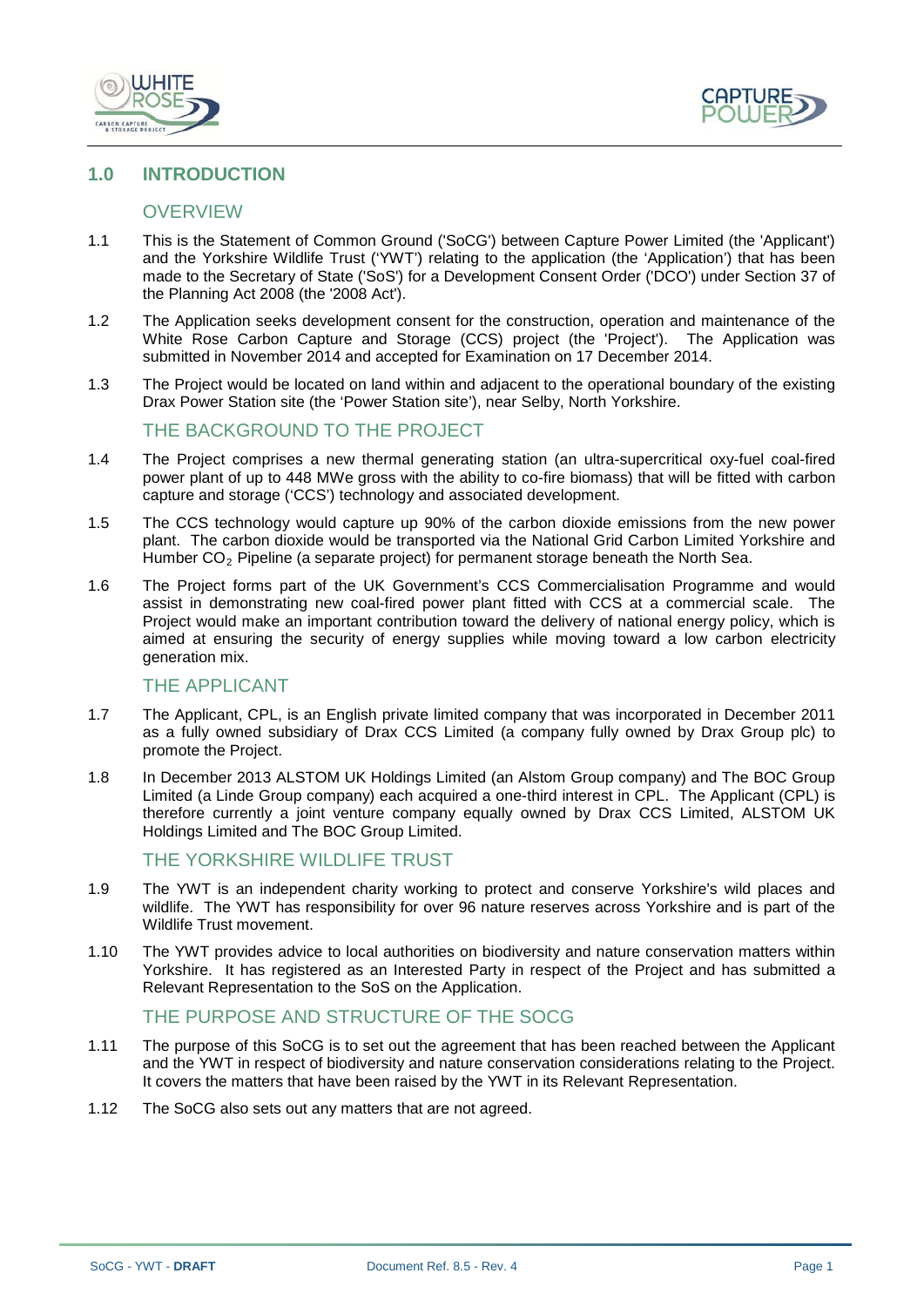



# <span id="page-5-0"></span>**2.0 MATTERS AGREED**

### SURVEY DATA

- 2.1 It is agreed between the parties that the survey data contained within the ES represents a robust baseline for the assessment of effects upon ecology.
- 2.2 The YWT's Relevant Representation in respect of the Project raises the issue of the availability of survey data and in particular the provision of the following data referred to in the Environmental Statement ('ES') Volume 1 (Document Ref. 6.2) and ES Volume 2, Chapter I Ecology Technical Report and Ecology Technical Report Annexes 1-11 (Documents 63.13 and 6.3.14):
	- North and East Yorkshire Ecology Data Centre ('NEYEDC') records search.
	- Whitcher Wildlife Limited protected species survey reports.
- 2.3 The Applicant advised the YWT that the above surveys had not included within the Annex to the ES as the results of these surveys had been reported in detail within ES Volume 1 and ES Volume 2, Chapter I Ecology Technical Report. It was agreed that the Applicant could provide the YWT with the above the NEYEDC and Whitcher survey reports if required. In addition to drawing upon the above survey data, the assessment of effects upon ecology within the ES has incorporated the findings of the Lytag and Ouse Renewable Energy Projects at and adjacent to the Project site, both of which required EIA.
- 2.4 Ecological surveys for the Project commenced in 2011 and involved a number of different consultancies, over the period 2011 to May 2015. Some surveys built on the original Whitcher surveys to aid in a comprehensive understanding of the site over time.

#### WATER BODIES

- 2.5 It is agreed that the existing waterbodies within the Project site consist primarily of a pond that is heavily encroached by reed and in a process of succession to willow carr; the heavily engineered and managed Carr Dyke; and an area of open water of variable extent resulting from and subject to use by heavy machinery. It is agreed that these water bodies, including that encroached by reed and willow carr, do make a contribution to the biodiversity interest and value of the Project site
- 2.6 A flood attenuation pond would be constructed as part of the Project. It is agreed that this pond could, subject to appropriate design and management, make some contribution to mitigating the reduction in wetland area within the Project site.

#### BADGERS

2.7 It is agreed that Natural England ('NE') is the responsible body in respect of the application for a Badger Licence at the Project site. The Applicant has agreed further badger survey work with NE, which has recently been completed (bait marking surveys were undertaken in April/May 2015). The Applicant has used this information to finalise the Badger License application. The application was submitted to NE in late June 2015.

#### REPTILES

2.8 It is agreed that the survey data identifying a relatively high density of grass snake related to an area surveyed in connection with the Lytag Project, the site of which lies outside the Project site. Furthermore, it is agreed that neither the NEYEDC data nor the reptile surveys carried out for the Project indicate anything other than a small population of grass snake at the Project site. Despite the small recorded population of grass snake, it is agreed that as grass snake is a mobile species, it is appropriate to mitigate the loss of habitat. This mitigation would be provided both on-site to be secured through the Biodiversity Mitigation and Management Plan (secured by requirement 16 of the DCO) and off-site at Barlow Common through a contribution to be secured through a Section 106 planning obligation (see below).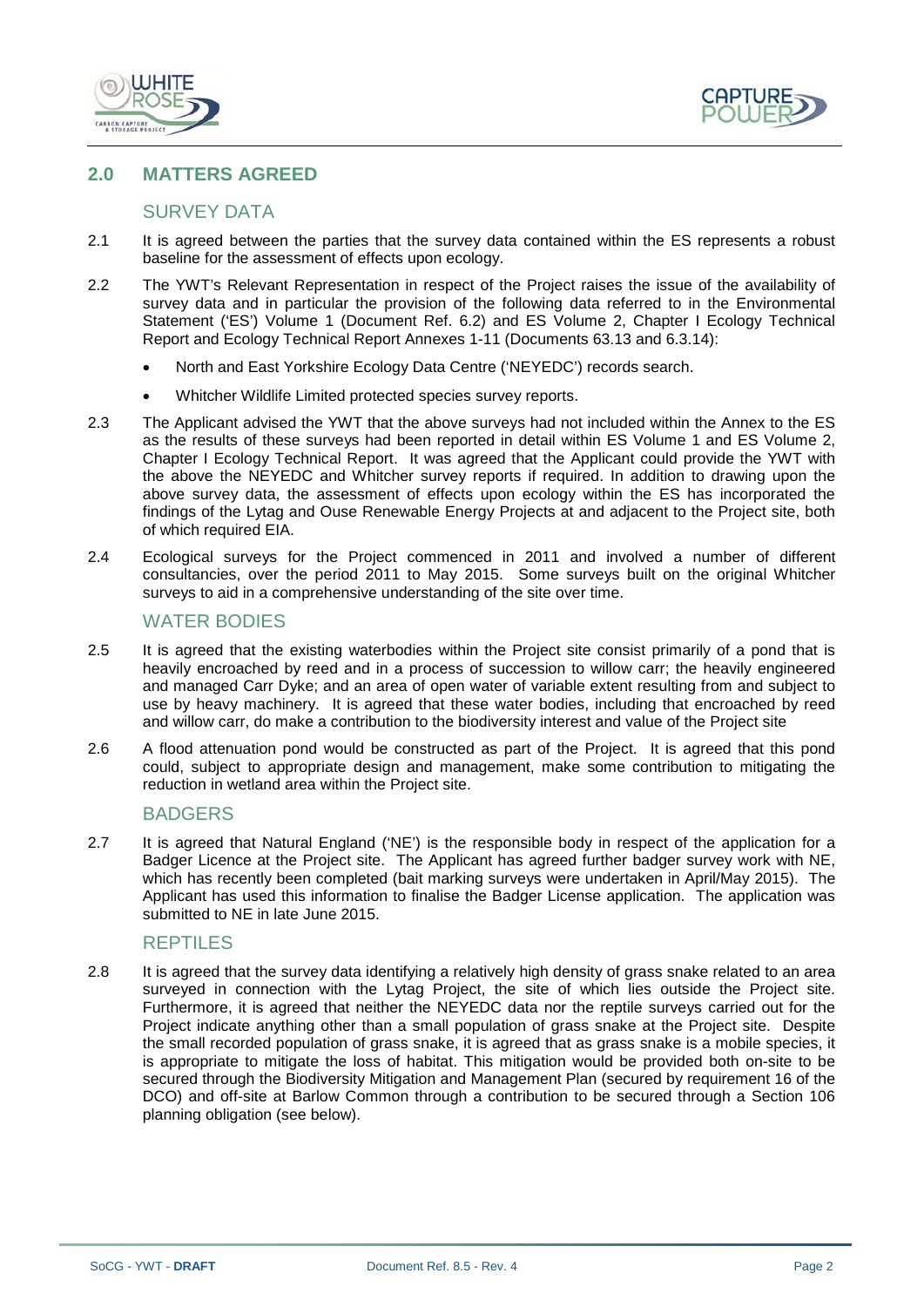



# MITIGATION MEASURES

- 2.9 It is agreed that with appropriate design the flood attenuation pond could make a contribution to mitigating biodiversity impacts but that additional mitigation will also be required for wetland losses.
- 2.10 It is agreed that the Applicant has provided an appropriate level of detail to the YWT with regard to the habitat losses and gains that would result from the Project in order to inform biodiversity offsetting.
- 2.11 It is agreed that the Project would provide for on-site habitat mitigation, including some mitigation of the reduction in wetland habitat through the provision of the flood attenuation pond (subject to its appropriate design and management), but that this would not fully offset the loss of habitat at the Project site. The Applicant is currently working with the YWT to further develop the Indicative Landscaping and Biodiversity Framework Plan submitted as part of the DCO Application (Document Ref. 4.10) to maximise the contribution that the proposed on-site mitigation can make to the biodiversity value and interest of the site.
- 2.12 It is agreed that there is a need to provide further habitat mitigation off-site and that the priority for such mitigation should be the improvement and/ or creation of wetland habitat and on-going maintenance of such habitat.
- 2.13 The Applicant, the YWT and the Environment Agency ('EA') have worked together to agree an appropriate package of off-site habitat mitigation. The Skerne Wetlands Complex and Barlow Common have been identified and agreed as appropriate locations for the off-site mitigation and it has been agreed between the parties that the following package would be sufficient to fully mitigate the biodiversity/ecology effects of the Project and to provide biodiversity/ecology enhancements consistent with EN-1:

#### Skerne Wetlands Complex

- The agreed package for Copper Hall (part of the Skerne Wetlands Complex) provides the following habitats:
	- − 2.7 hectares ('ha') of ponds;
	- − 5.6 ha of mixed (wet and dry) grassland;
	- 2.4 ha of restoration of fen/wet grassland within the Site of Special Scientific Interest ('SSSI') adjacent to the chalk stream SSSI; and
	- − Restoration of 2km of chalk stream SSSI and feeder stream/drain (non-SSSI) and creation of areas of scrub and boundary hedgerow.
- 2.14 The agreed contribution for the above is as follows:
	- capital contribution for habitat creation and restoration £120,000;
	- annual management funding over a five year period £12,000; and
	- survey fund £6,000.00.

#### Barlow Common

- 2.15 The details of the package for Barlow Common is still to be defined but it is envisaged that this will encompass:
	- pond and wetland creation;
	- infrastructure to enhance and manage public access to and enjoyment of the site (e.g. fencing, path creation and signage); and
	- measures aimed at species such as grass snake, amphibians and potentially water vole.
- 2.16 The agreed contribution for the above is as follows:
	- capital contribution £75,000;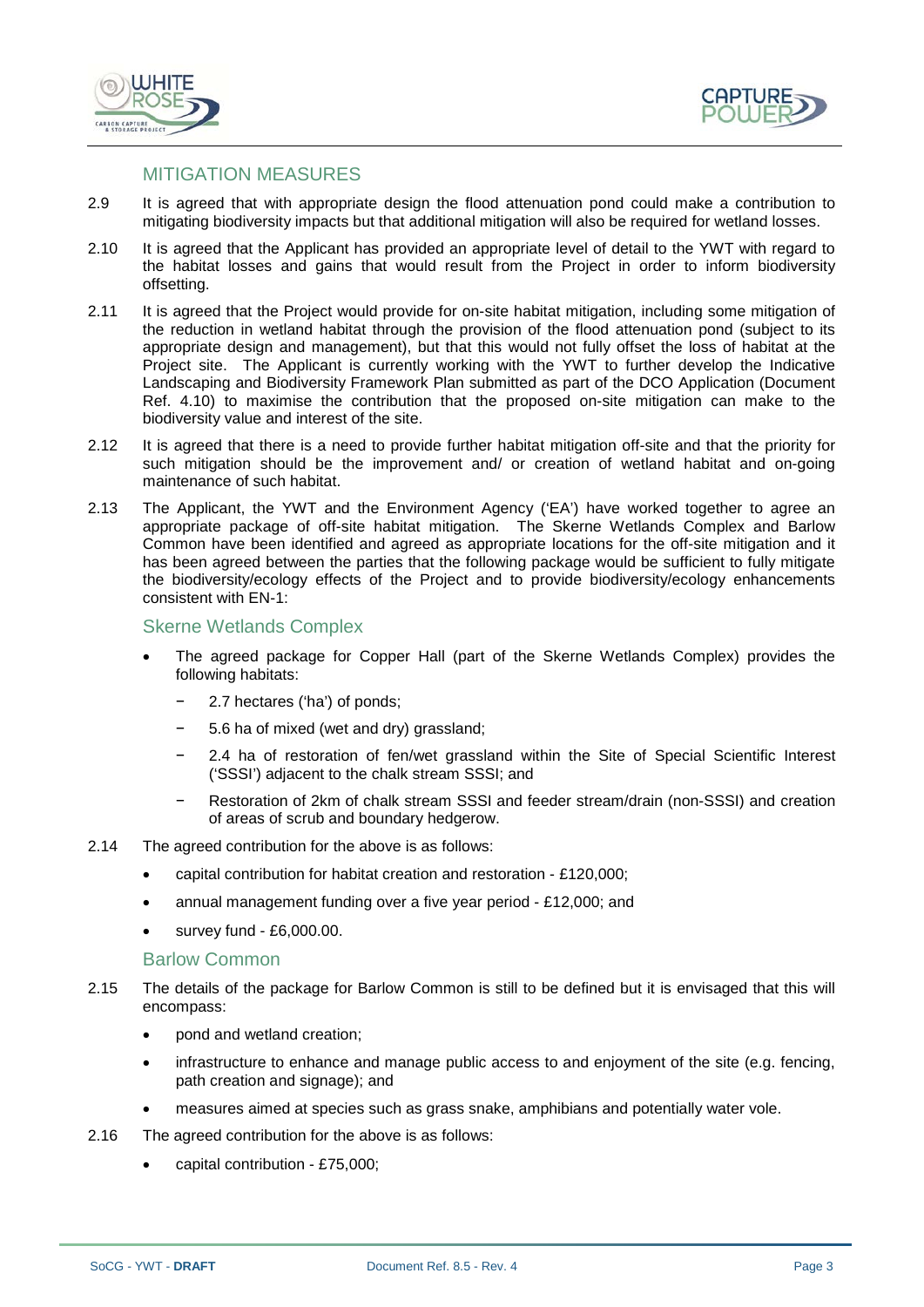



- annual management funding over a five year period £10,000; and
- survey fund £6,000.

#### SECURING MITIGATION

- 2.17 It is agreed that requirement 16 'Biodiversity mitigation and management plan' would provide an appropriate mechanism by which to secure the on-site biodiversity/ecology mitigation identified within the ES in addition to the on-going management of that habitat. It is also agreed that the on-site habitat mitigation must be designed in accordance with the finalised Indicative Landscaping and Biodiversity Framework Plan. Furthermore, that the Biodiversity Mitigation and Management Plan secured by requirement 16 must be in accordance with the Indicative Landscaping and Biodiversity Framework Plan.
- 2.18 It is agreed that the most appropriate mechanism by which to secure the agreed off-site mitigation is a Section 106 planning obligation. The Applicant is considering the required signatories and will discuss this with the local authorities, the YWT and the EA.